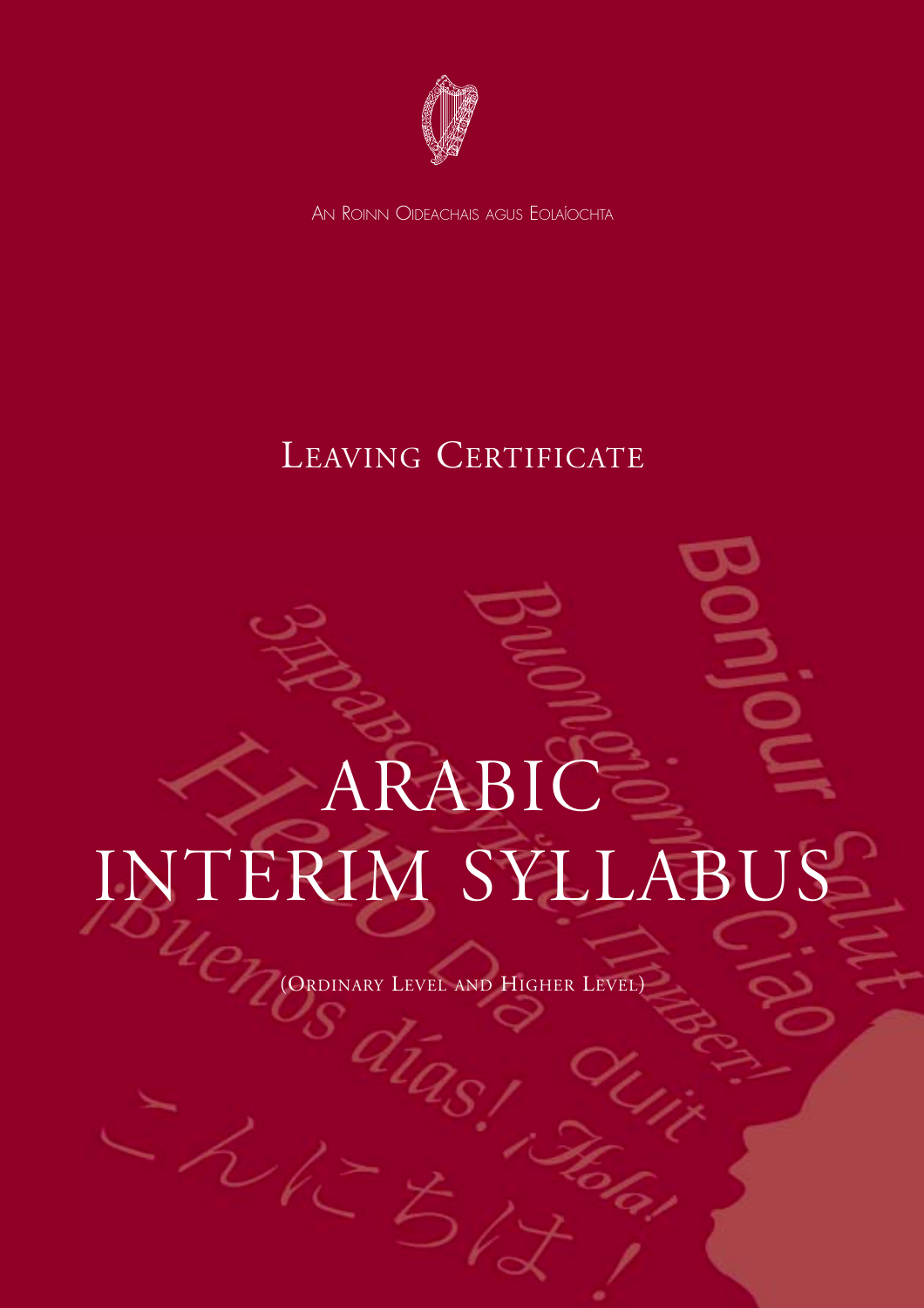## LEAVING CERTIFICATE PROGRAMMES

#### **Aims and Principles**

- 1. The general aim of education is to contribute towards the development of all aspects of the individual, including aesthetic, creative, critical, cultural, emotional, expressive, intellectual, for personal and home life, for working life, for living in the community and for leisure.
- 2. Leaving Certificate programmes are presented within this general aim, with a particular emphasis on the preparation of students for the requirements of further education or training, for employment and for their role as participative, enterprising citizens.
- 3. All Leaving Certificate programmes aim to provide continuity with and progression from the Junior Certificate programme. The relative weighting given to the various components e.g. personal and social (including moral and spiritual) development, vocational studies and preparation for further education and for adult and working life — within the programmes may vary.
- 4. Programmes leading to the award of the Leaving Certificate are of two years duration and are offered in three forms:
	- i. The Leaving Certificate (Established)
	- ii. The Leaving Certificate Vocational Programme
	- iii. The Leaving Certificate Applied
- 5. All Leaving Certificate programmes, in contributing to a high quality education, emphasise the importance of :
	- self-directed learning and independent thought
	- a spirit of inquiry, critical thinking, problem solving, self-reliance, initiative and enterprise
	- preparation for further education, for adult and working life
	- lifelong learning.

#### **The Leaving Certificate (Established)**

The Leaving Certificate (Established) programme offers students a broad and balanced education while allowing for some specialisation. Syllabuses are provided in a wide range of subjects. All subjects are offered at Ordinary and Higher levels. In addition, Mathematics and Irish are also offered at Foundation level.

The certificate is used for purposes of selection into further education, employment, training and higher education.

#### **The Leaving Certificate Vocational Programme (LCVP)**

The Leaving Certificate Vocational Programme is an intervention within the Leaving Certificate (Established). LCVP students study a minimum of five subjects (at Higher, Ordinary or Foundation levels), including Irish and two subjects from specified vocational subject groupings. They are also required to take a recognised course in a modern European language, other than Irish or English. In addition LCVP students take three Link Modules on Enterprise Education, Preparation for Work and Work Experience.

In particular, the LCVP aims to foster in students a spirit of enterprise and initiative and to develop their interpersonal, vocational and technological skills.

#### **The Leaving Certificate Applied**

The Leaving Certificate Applied is a distinct, self-contained Leaving Certificate programme. It is designed for those students who do not wish to proceed directly to higher education or for those whose needs, aspirations and aptitudes are not adequately catered for by the other two Leaving Certificate programmes. The Leaving Certificate Applied is structured around three main elements - Vocational Preparation, Vocational Education and General Education which are interrelated and interdependent. This programme is characterised by educational experiences of an active, practical and studentcentred nature.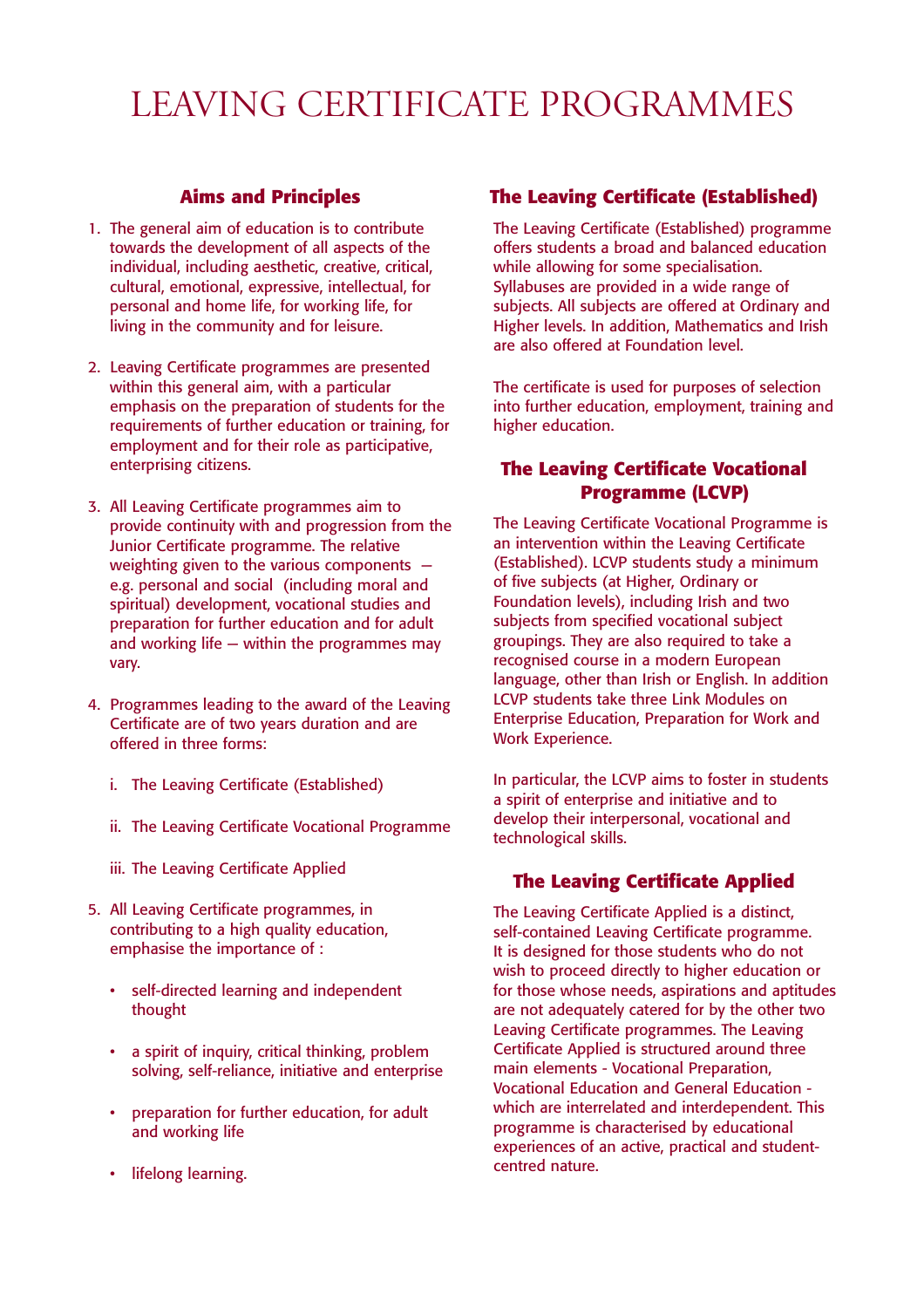

## LEAVING CERTIFICATE

## ARABIC INTERIM SYLLABUS

(ORDINARY AND HIGHER LEVEL)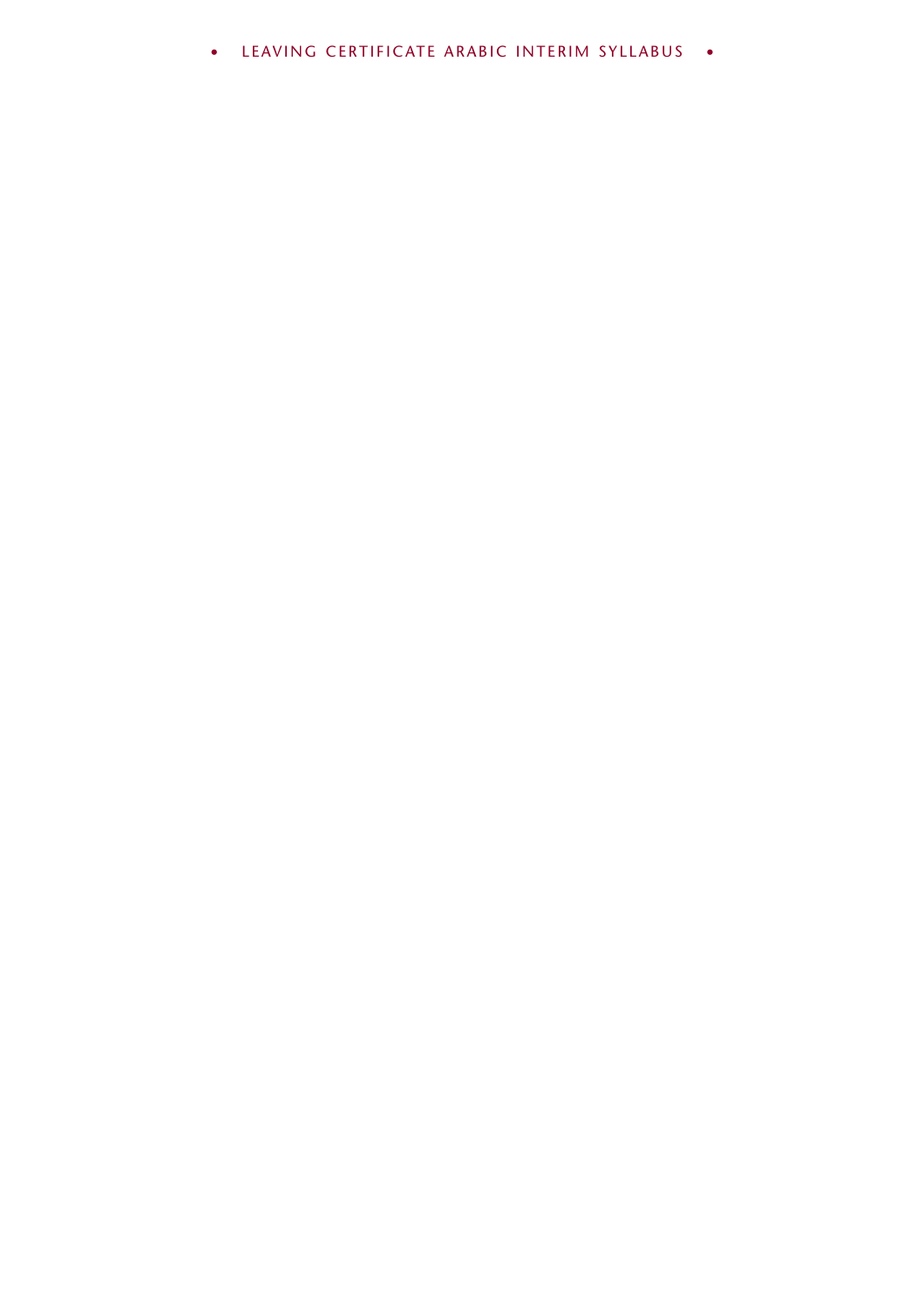#### **CONTENTS**

|  | <b>1. Reading and Directed Writing </b> |  |
|--|-----------------------------------------|--|
|  |                                         |  |
|  |                                         |  |
|  |                                         |  |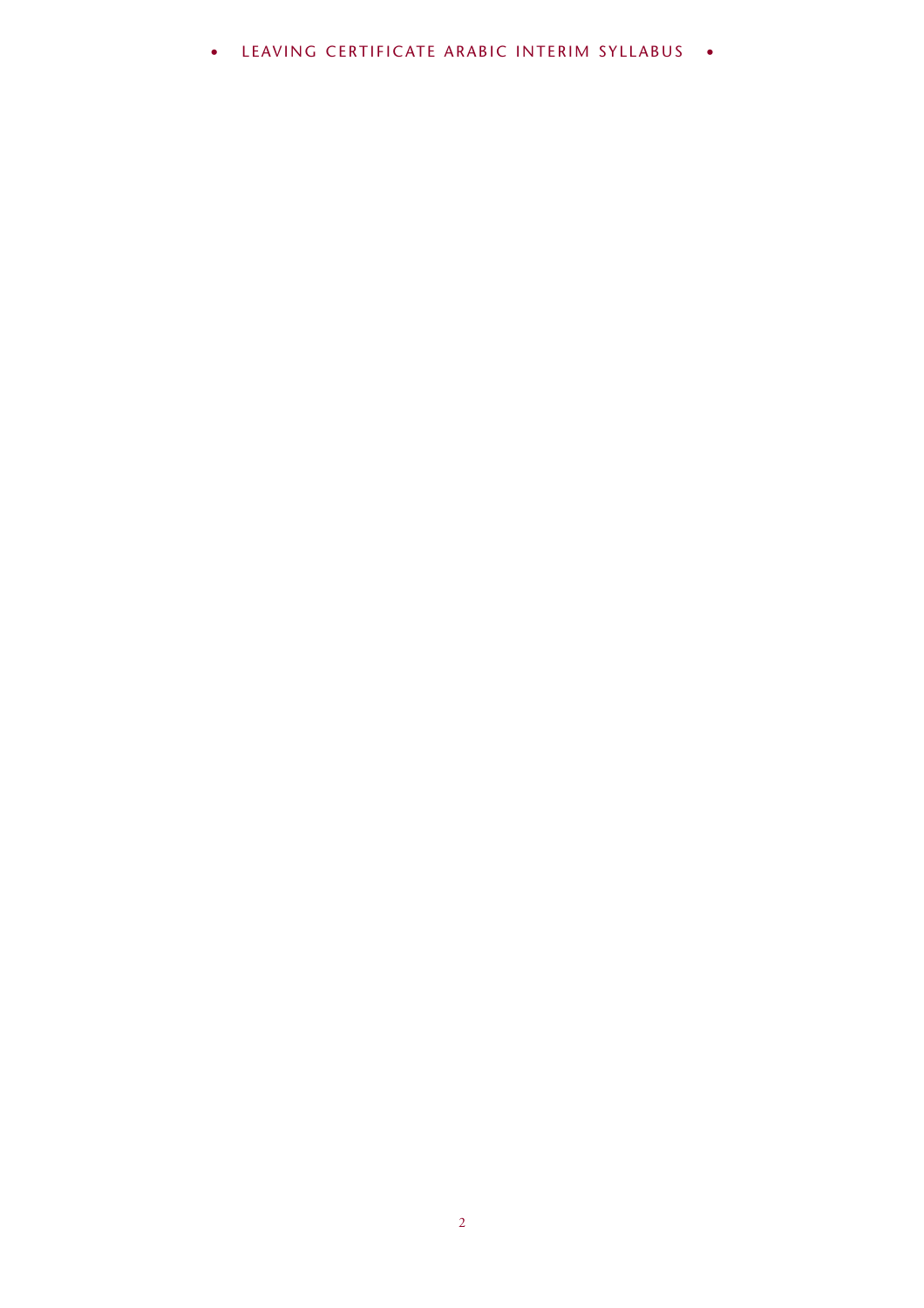#### <span id="page-6-0"></span>**Introduction**

Leaving Certificate Arabic was offered in Ireland for the first time in June 1997, at Ordinary and Higher levels. The current syllabus is based on the Arabic curriculum taught at secondary school level in the state system of an Arabic-speaking country. The curriculum includes a number of prescribed texts, both religious and secular.

#### **A new interim Leaving Certificate Arabic syllabus**

A new interim Leaving Certificate Arabic syllabus will be examined for the first time in June 2004 at Ordinary and Higher levels. It will replace the Arabic syllabus which has existed since 1997, and which is to be examined for the last time in June 2003. A key feature of the new syllabus is the addition to the syllabus of set texts from modern Arabic literature. This reflects the increasing variety in the students taking the subject. However, since the majority of these are expected to remain, at least for the time being, first language Arabic speakers, the new interim syllabus will continue to emphasise reading and writing skills.

#### **The future shape of Leaving Certificate Arabic**

It is envisaged that, in the future, a number of schools in Ireland will teach Arabic ab initio up to the Higher level of the Leaving Certificate, and not necessarily only to first language Arabic speakers. In this context, it is envisaged that a syllabus incorporating all the elements of a modern language syllabus will be put in place for Arabic in due course.

#### **Syllabus Structure**

The two main components of the syllabus are its General Aims and a set of more specific Skills Objectives. These Skills Objectives, which are based on the General Aims, are subdivided into three areas: Reading and Directed Writing; Continuous Writing;

and Use of Language. The scheme of assessment is explained under the heading Assessment. The syllabus is, therefore, set out as follows:

General Aims Skills Objectives Reading and Directed Writing Continuous Writing Use of Language Assessment

#### **General Aims**

The general aims of the syllabus are the same for students taking Ordinary level, and students taking Higher level. The aims are set out below; they are not listed in order of priority.

#### The aims are to

- 1. enable students to communicate accurately, appropriately and effectively in speech and writing
- 2. enable students to understand and respond appropriately to what they read and experience
- 3. encourage students to enjoy and appreciate the variety of language style
- 4. complement the students' other areas of study by developing skills with more general application (e.g. analysis, synthesis, drawing of inferences)
- 5. promote the students' personal development, and an understanding of themselves and others.

#### **Skills Objectives**

Performance targets are the same for students at both levels of the Leaving Certificate. Students taking Higher level should possess a number of linguistic skills which are not expected of Ordinary level students. What is expected at both Ordinary and Higher levels, and what is expected only at Higher level, are indicated in the following sections.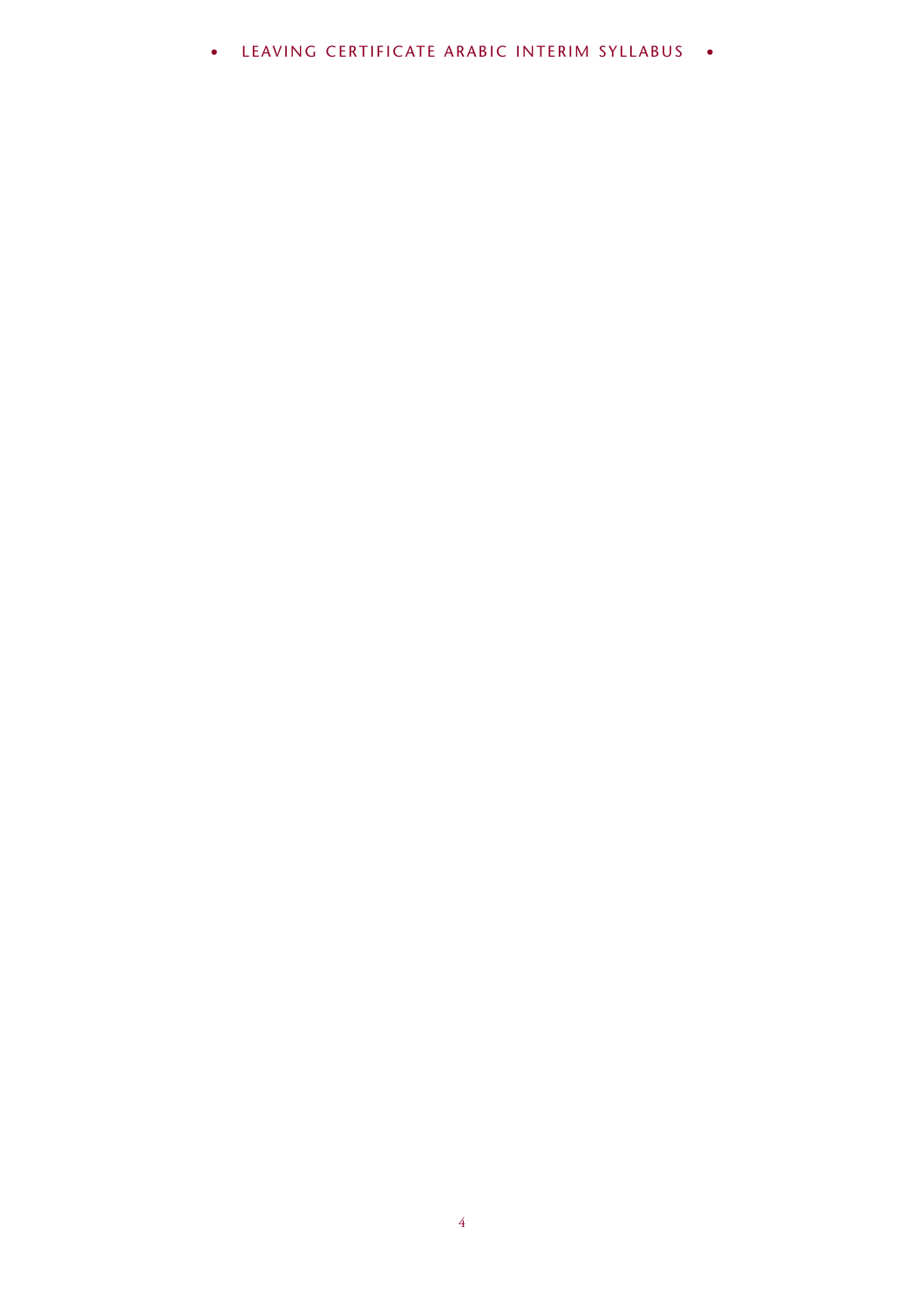## <span id="page-8-0"></span>1. READING AND DIRECTED WRITING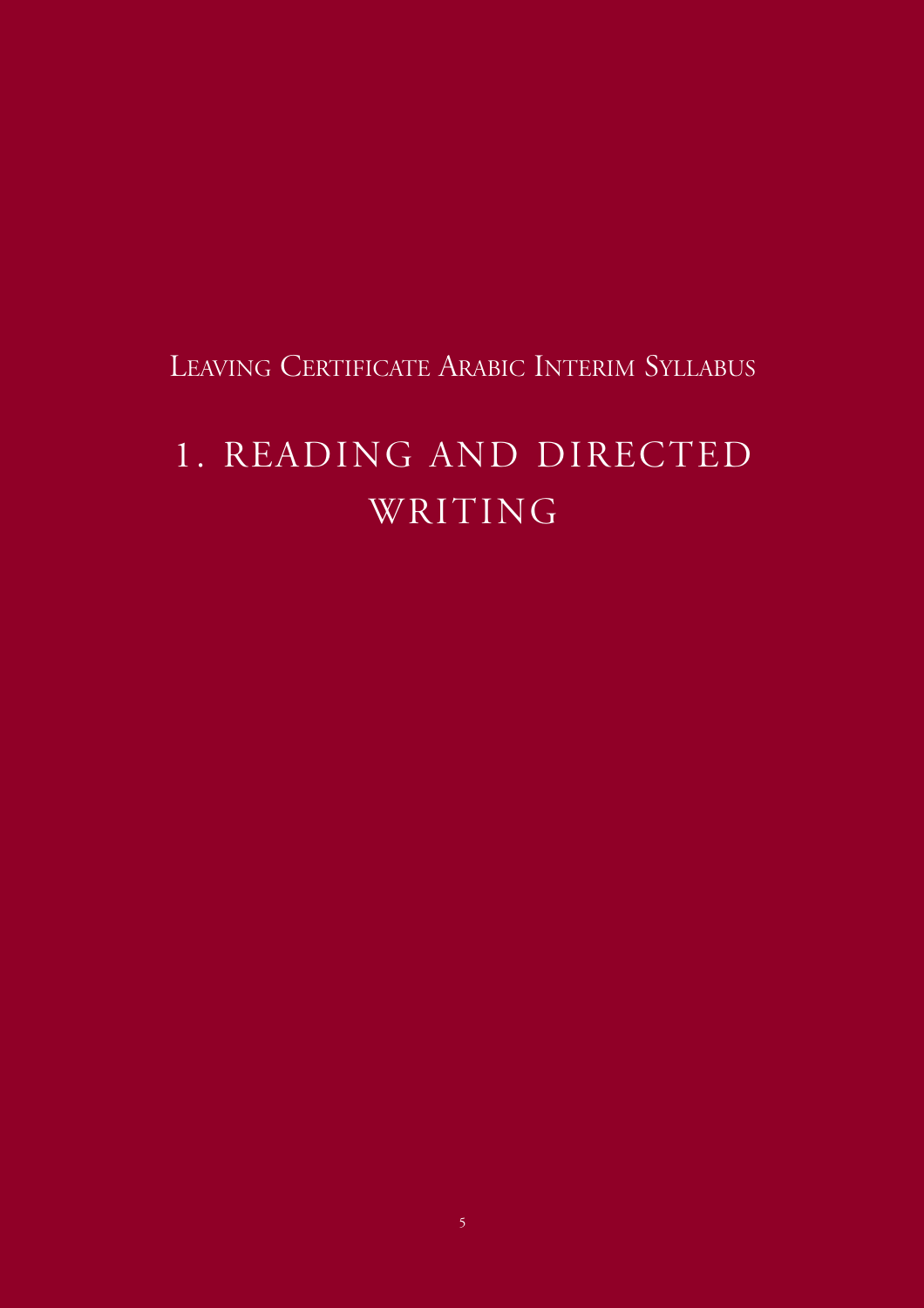LEAVING CERTIFICATE ARABIC INTERIM SYLLABUS

#### **1. READING AND DIRECTED WRITING**

#### Performance Targets

- Understanding and conveying information
- Understanding, ordering and presenting facts, ideas and opinions
- Evaluating information and selecting what is relevant to specific purposes
- Articulating experience and expressing what is felt and what is imagined
- Recognising implicit meaning and attitudes
- Communicating effectively and appropriately

#### **Linguistic Skills**

#### **Ordinary and Higher levels**

- Demonstrating understanding of words within short texts
- Scanning for and extracting specific information, organising material and presenting it in a given format
- Showing some sense of audience and awareness of style
- Identifying main and subordinate topics, summarising, paraphrasing, re-expressing
- Recognising and responding to simple linguistic devices including figurative language

#### **Higher level**

- Showing a precise understanding of more extended texts
- Recognising the relationship of ideas and arrangement of concepts
- Drawing inferences, evaluating effectiveness, comparing, analysing, synthesising
- Recognising and responding to more sophisticated linguistic devices
- Editing or elaborating the work of others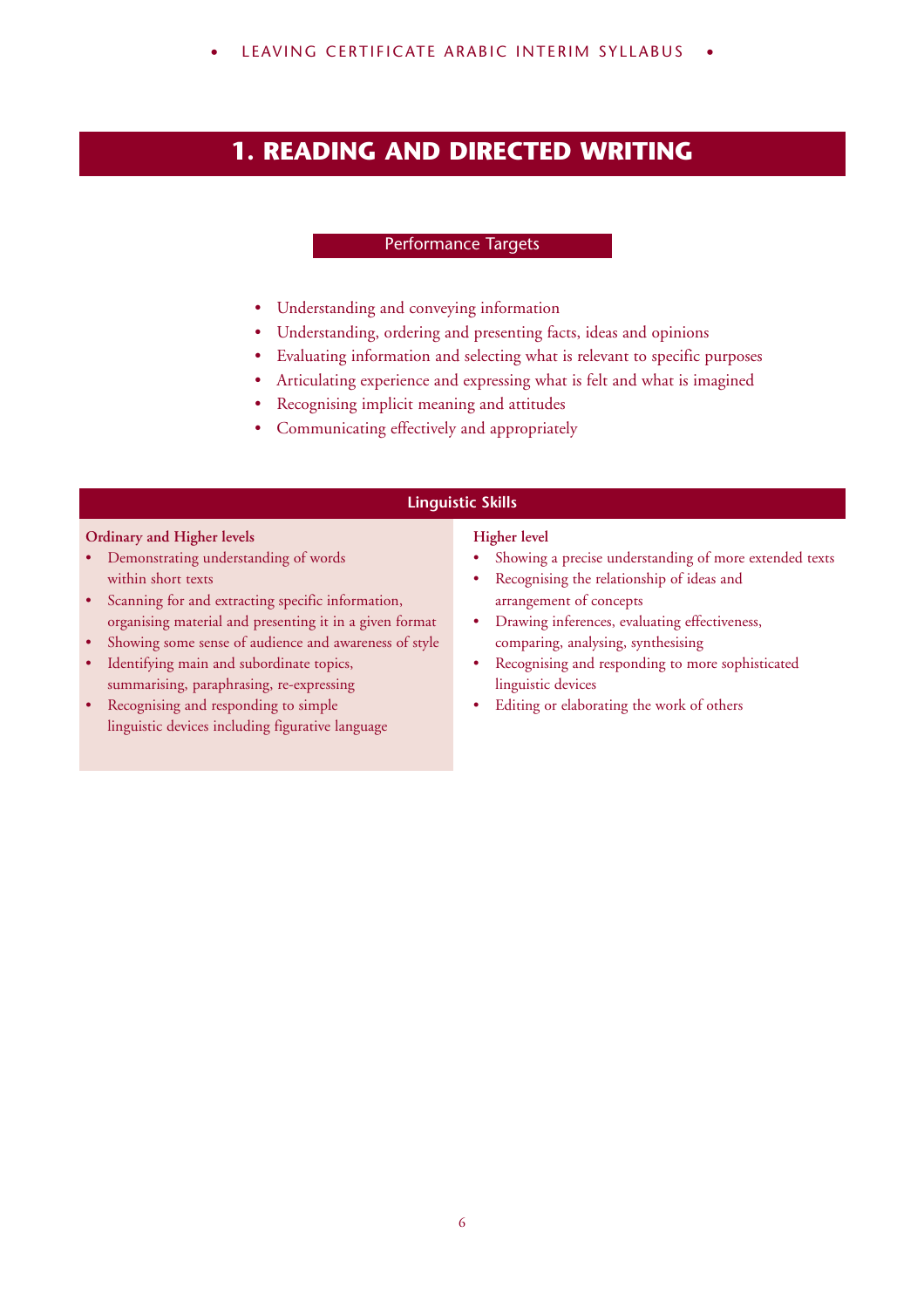## <span id="page-10-0"></span>2. CONTINUOUS WRITING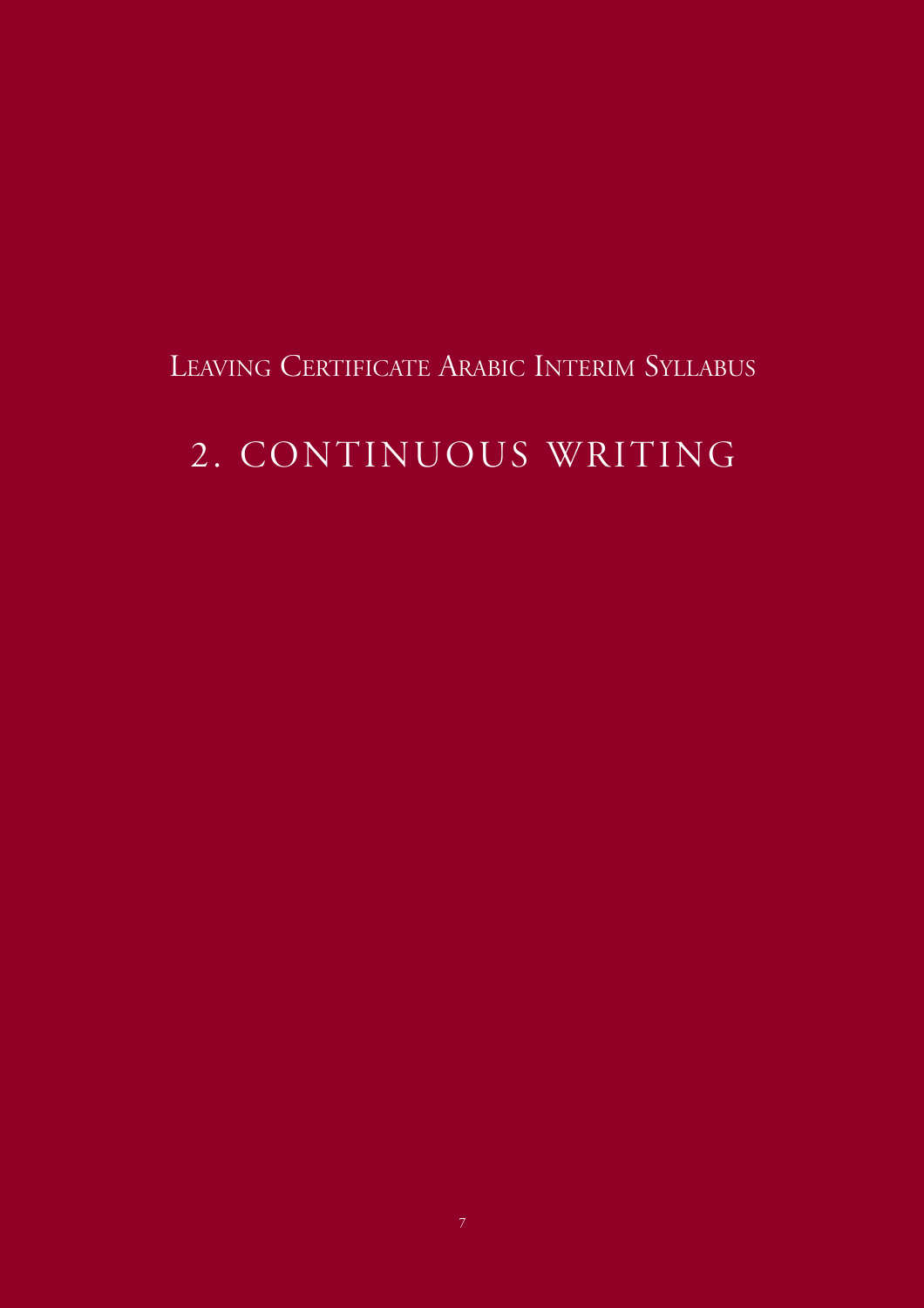• LEAVING CERTIFICATE ARABIC INTERIM SYLLABUS .

#### **2. CONTINUOUS WRITING**

#### Performance Targets

- Articulating experience and expressing what is felt and what is imagined
- Ordering and presenting facts, ideas and opinions
- Communicating effectively and appropriately

#### **Linguistic Skills**

#### **Ordinary and Higher levels**

- Expressing thoughts, feelings and opinions in order to interest, inform or convince
- Demonstrating adequate control of vocabulary, syntax, grammar and punctuation

#### **Higher level**

- Showing a wider and more varied sense of audience and context, and an awareness of different styles
- Paragraphing, demonstrating a sophisticated use of vocabulary and structures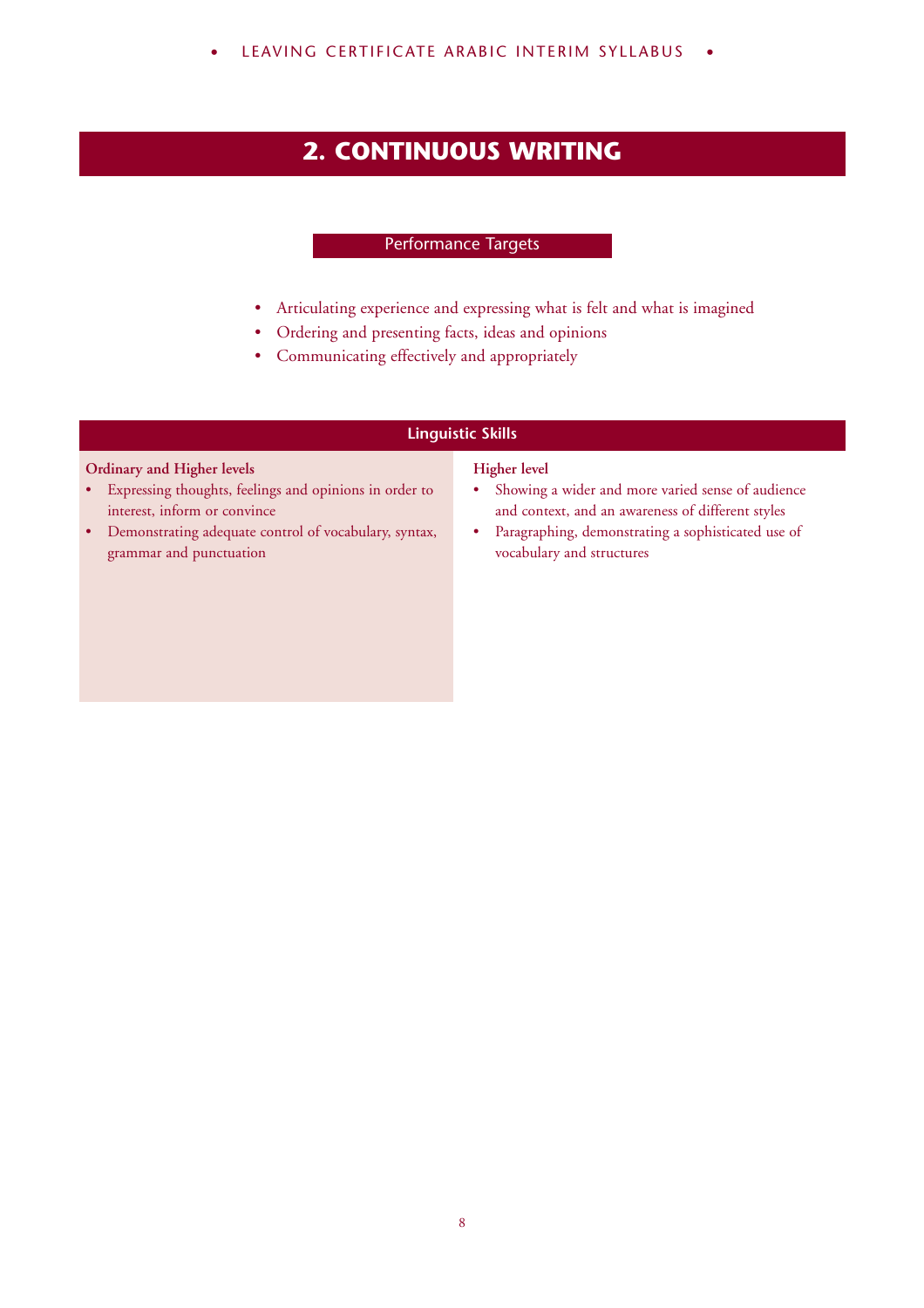## <span id="page-12-0"></span>3. USE OF LANGUAGE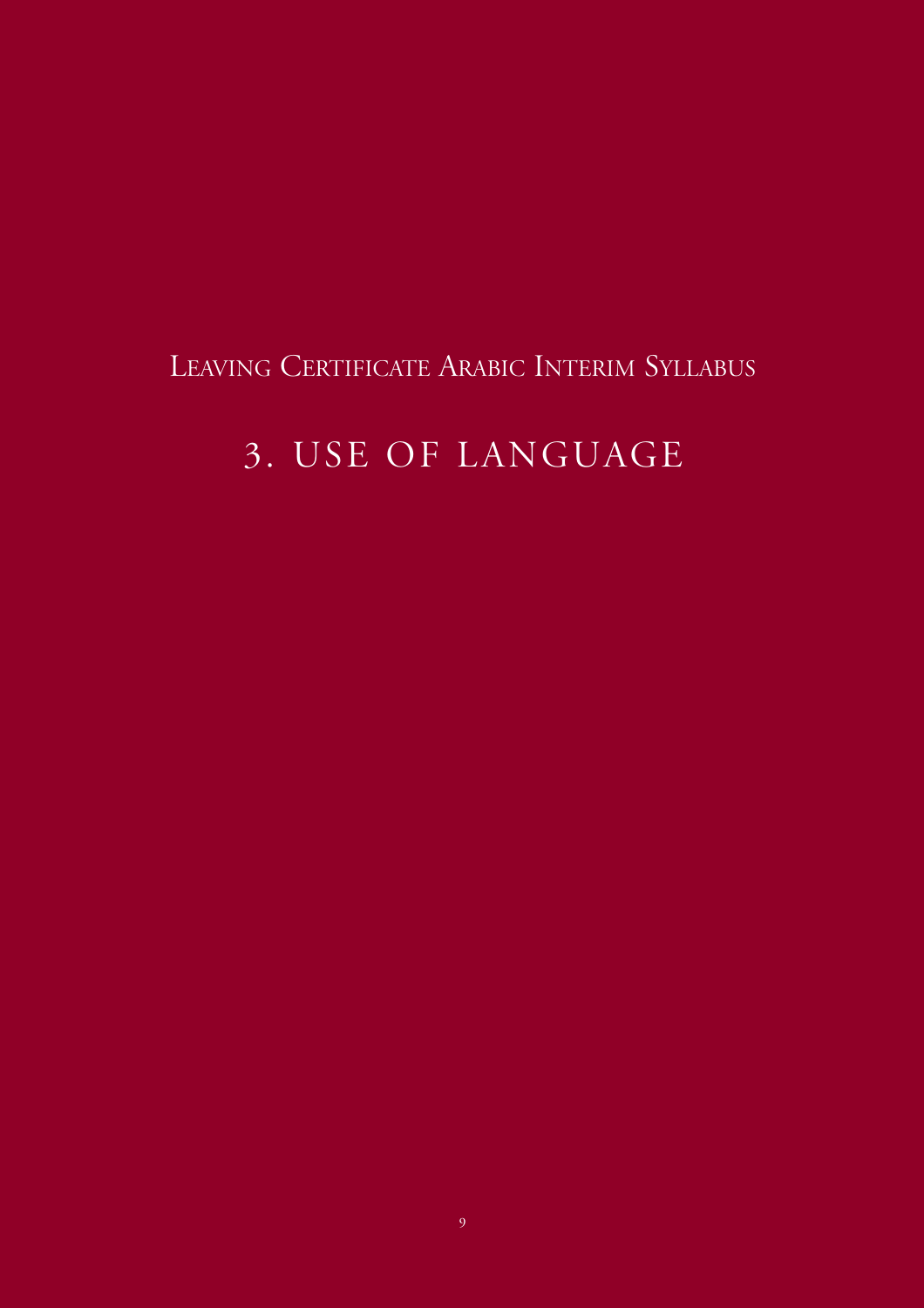#### **3. USE OF LANGUAGE**

#### Performance Targets

- exercising control of appropriate grammatical structures
- demonstrating an awareness of the conventions of paragraphing, sentence structure and punctuation
- understanding and employing a range of apt vocabulary
- Showing a sense of audience and an awareness of register and style in both formal and informal situations

#### **Linguistic Skills**

#### **Ordinary and Higher levels**

- Exercising care over punctuation
- Writing in accurate simple sentences
- Attempting a variety of sentence structures
- Recognising the need for paragraphing
- Using an appropriate vocabulary
- Showing some sense of audience and awareness of style

#### **Higher level**

- Demonstrating accuracy in punctuation
- Writing accurate complex sentences
- Employing a varied sentence structure
- Writing in well constructed paragraphs
- Using an imaginative and varied vocabulary
- Showing a clear sense of audience and awareness of style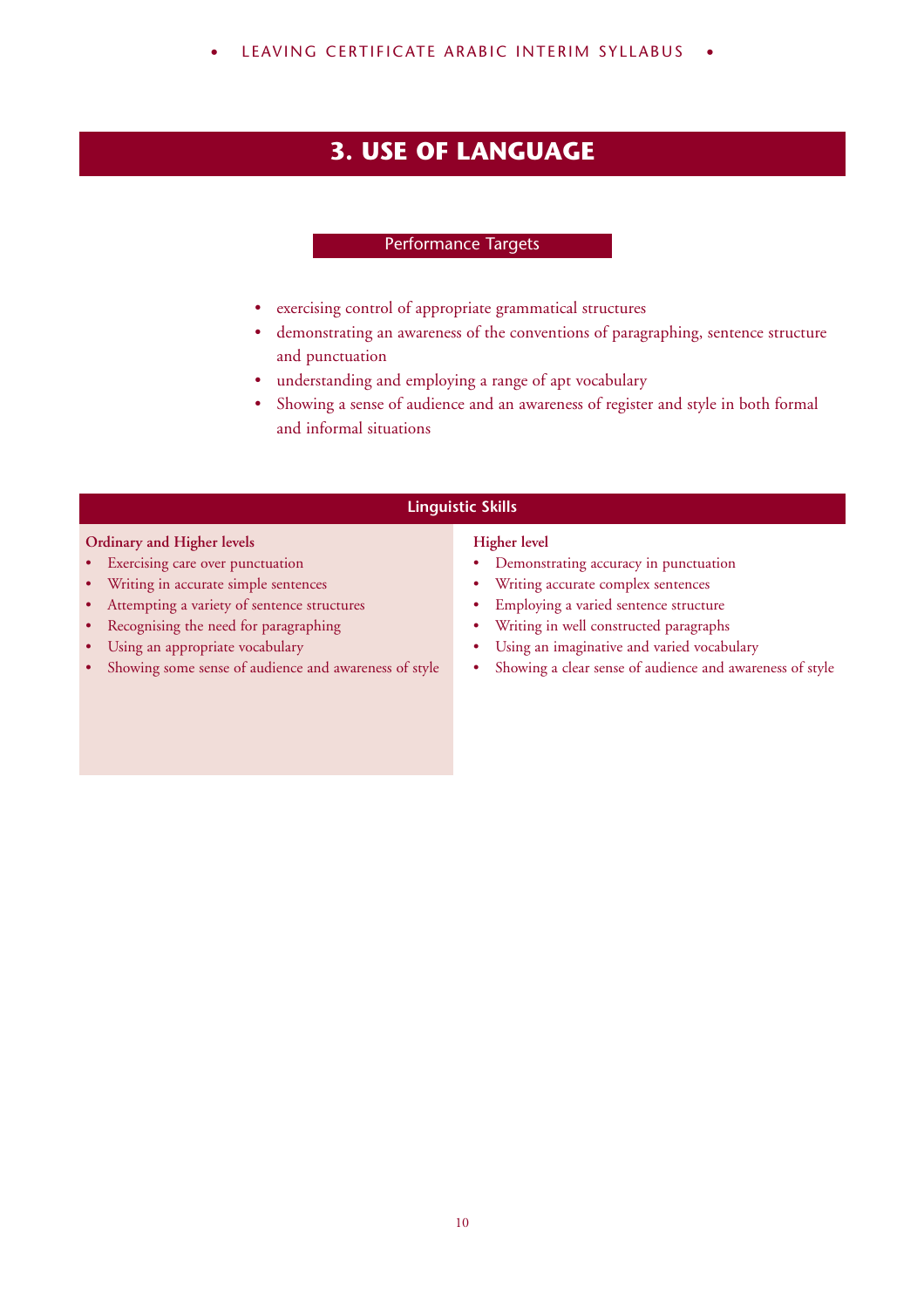## <span id="page-14-0"></span>4. ASSESSMENT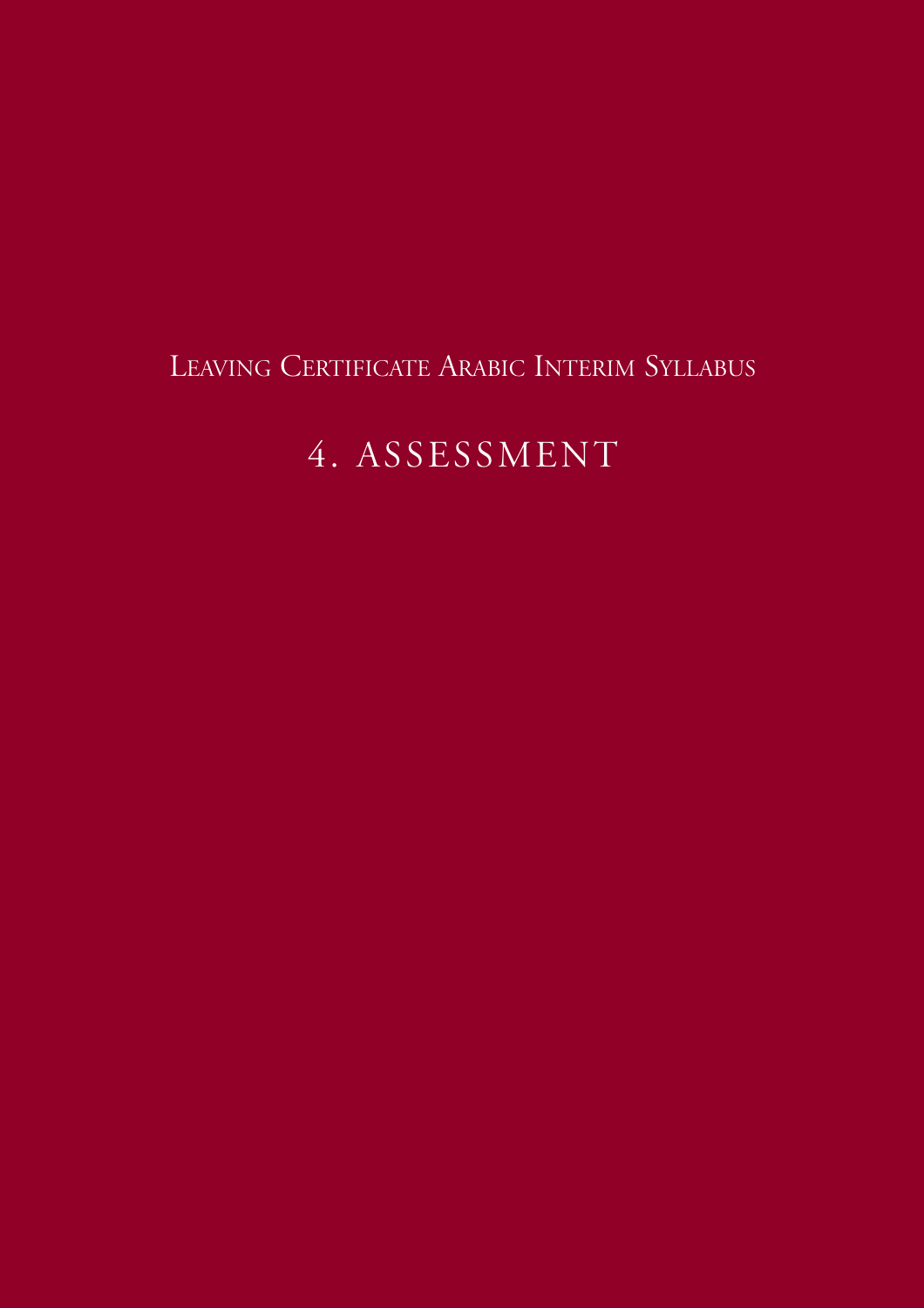#### **4. ASSESSMENT**

Examination tasks will always be based on the syllabus content.

In any given year examiners will choose a broadly representative range of elements from the syllabus.

#### **1. General Principles**

- a) Candidates should be prepared to meet, in various combinations, situations and tasks from the whole syllabus content.
- b) The tasks encountered in the examination in reading and writing tasks will have "real life" validity or will be preparatory for real tasks.
- c) Assessment in the skills examined will be concerned primarily with the accurate receipt and transmission of meaning.

#### **2. Core Objectives**

All candidates will be assessed on their ability to:

- a) demonstrate an understanding of the written language in a variety of registers;
- b) express themselves correctly in order to describe, obtain and convey information, offer explanations, and express ideas, opinions and feelings;
- c) demonstrate a control of grammatical structures.

#### **3. Differentiation**

The syllabus aims to cater for a range of achieved level. Assessment will be at Ordinary and Higher levels. The levels will be differentiated by the extent and complexity of the tasks set.

#### **a) Mark allocation**

Mark allocation will be the same at Ordinary and Higher level.

#### **MARK ALLOCATION**

| Reading comprehension 20% |     |
|---------------------------|-----|
| Literature                | 35% |
| Usage                     | 20% |
| Continuous writing        | 25% |

#### **b) Assessment Criteria**

These will take account of:

- ability to transfer meaning and
- degrees of accuracy and appropriateness of language, including the range of vocabulary and structures used.

#### **c) Assessment Criteria according to level**

Differentiation of level will be reflected in the assessment criteria:

#### **Higher level**

- understanding and communicating information at both a straightforward and a complex level
- understanding facts, ideas and opinions, and ordering and presenting them with clarity and accuracy
- evaluating material and selecting and presenting in detail what is relevant for specific purposes
- describing and reflecting upon experience and detailing and analysing effectively what is felt and what is imagined
- recognizing implicit meanings and attitudes
- showing a clear sense of audience and an understanding of appropriate uses of language
- writing in well constructed paragraphs, using a full range of appropriate sentence structure and showing accuracy in punctuation.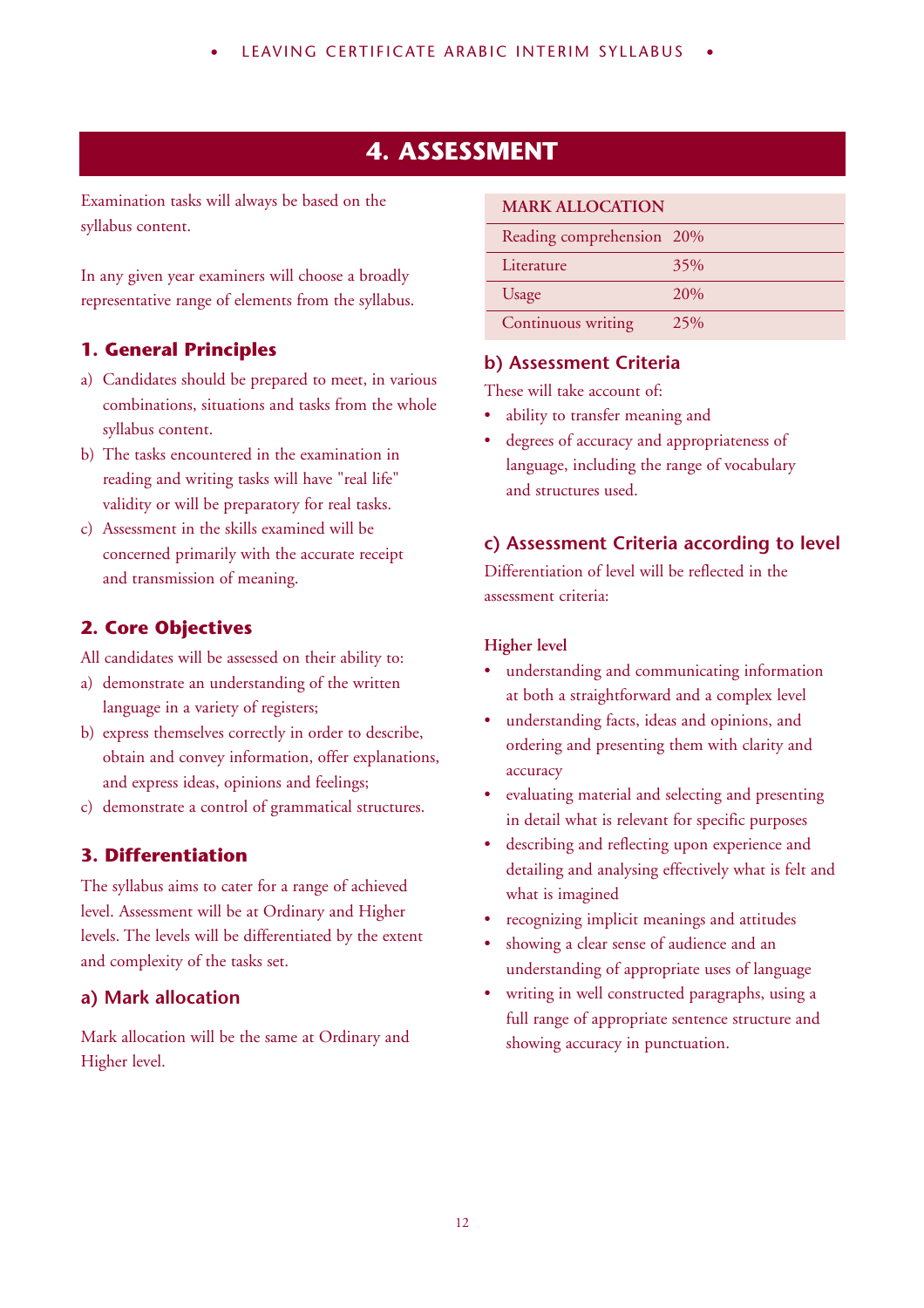#### **Ordinary level**

- understanding and conveying information at a straightforward level
- understanding basic facts, ideas and opinions, and presenting them with a degree of coherence
- selecting material and commenting upon it at a literal level
- describing experience in concrete terms and expressing intelligibly what is felt and what is imagined
- recognising implicit meanings and attitudes
- showing awareness that language is used in different ways in different circumstances
- writing in simple sentences and showing accuracy in punctuation

#### **4. Format**

The examination will assess a candidate's ability to: (a) understand the written language;

- (b) employ the written language;
- (c) communicate in the written language.

Within each of these assessment objectives the language and examination tasks will arise from the subject content.

#### **Reading Comprehension**

Candidates will be expected to demonstrate an understanding of, and extract relevant specific information from a variety of types of unseen text, including letters, newspaper or magazine articles, and works of literature. Material and tasks at Higher level will place greater demands on the candidate than those at Ordinary level. At both levels the candidate will be required to explore various levels of meaning within a text, and demonstrate awareness of some stylistic aspects.

#### **Literature**

Candidates will be expected to show a reasonable understanding of, and be able to comment on, a number of set texts, details of which appear in the Appendix. Differentiation between Ordinary and Higher level is reflected in the number and type of texts set at each level, and in the tasks demanded of the candidates.

#### **Usage**

Candidates will be expected to show an appropriate control of grammatical structures. Material and tasks at Higher level will place greater demands on the candidate.

#### **Continuous Writing**

The tasks set will primarily require the candidate to use language for purposes of communication such as expressing feelings and attitudes, giving and obtaining information, describing, relating, offering explanations, summarising, elaborating etc. Tasks at Higher level will place greater demands on the candidate.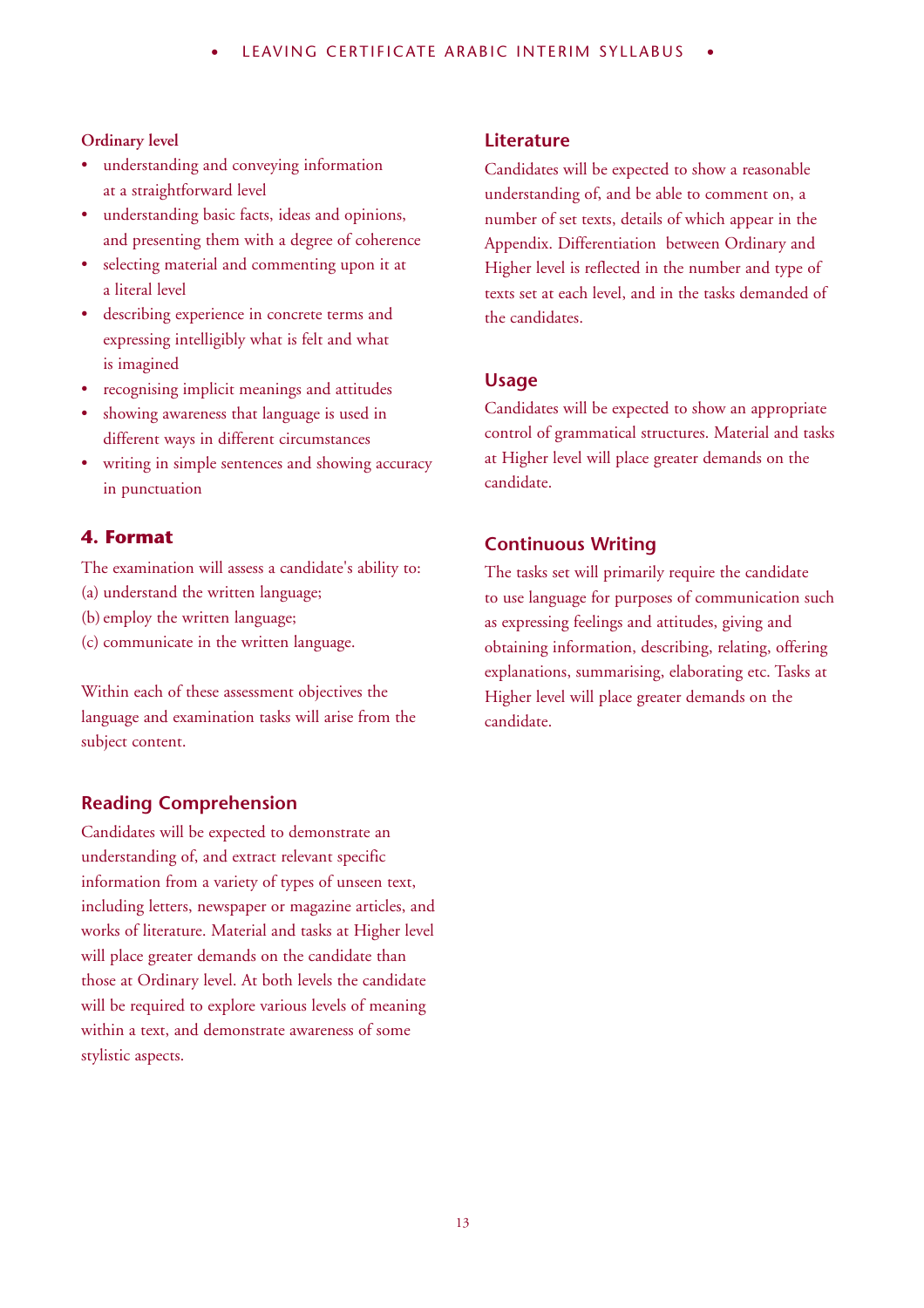#### **5. Description of papers**

The question papers will be set entirely in Arabic. There will be one 3 hour paper at Ordinary level, and one 3 hour paper at Higher level. Both papers will consist of four parts.

#### **Part 1**

Part 1 will consist of a prose extract followed by four multiple-choice questions which will test the candidates' understanding of the main points of the structure and the argument, and two open-ended questions which will test other aspects of the extract, like the use of language and the author's attitude towards the subject matter.

#### **Part 2\***

Part 2 will consist of three sections. In responding to Part 2, students will answer questions relating to any two of these three sections. The first section will comprise an extract from the Koran, followed by two questions. The second section will consist of a portion of classical Arabic verse, followed by two questions. The third section will consist of an extract from a work of modern Arabic prose, followed by 2 questions. In section two and three, one question will bear directly on the text presented, while the other question will be of a more contextual nature.

#### **Part 3**

Part 3 will be a test of usage. Tasks will test candidates' control of grammatical structures and awareness of register and style. Five questions will be set.

#### **Part 4**

Part 4 will test candidates' skill in continuous writing. A selection of six titles will be provided calling for an imaginative, narrative or argumentative response in appropriate style. Candidates will be required to choose one title and will be advised to write 300-400 words.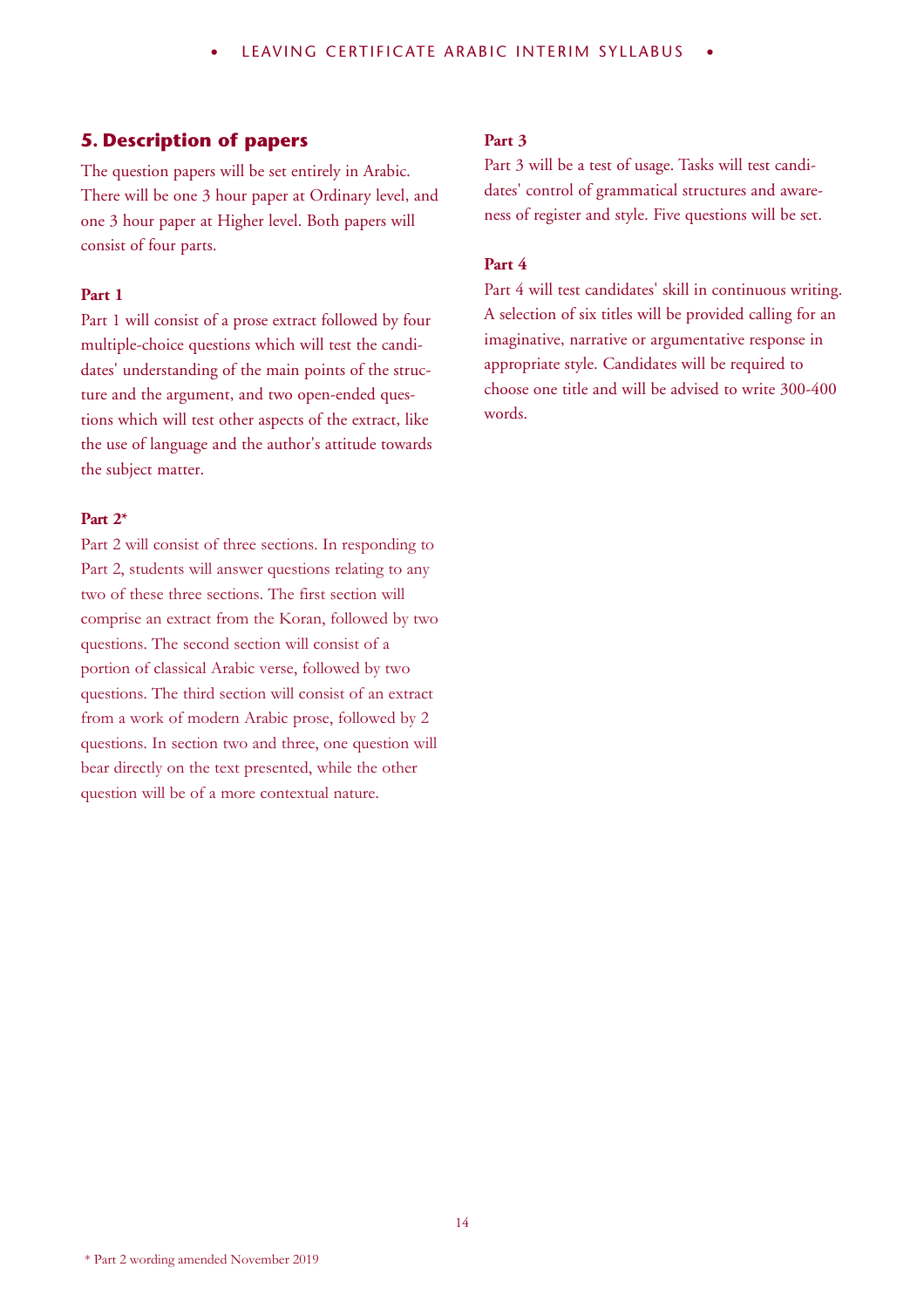#### **APPENDIX: PRESCRIBED TEXTS**

#### 2,i : The Holy Koran

#### ١،<mark>٢</mark> القرآن الكريم

#### **Higher and Ordinary Levels:**

III (Al *Imrān*): 103-104; 133-136 VI (al-An'ām): 151-153 VIII (al-Anfāl): 20-29; 61-67 IX (al-Tawbah): 108-111  $XVIII$  (al- $Kahf$ ): 60-82 XLII (al-Shūrā): 33-40

2, ii : Classical Arabic poetry

#### Higher Level:

al-Shanfarã al-Azdī: an exhortation to fortitude

'Amr b. Kulthūm: a vaunt Zuhayr b. Abī Sulmā: in praise of sagacity al-Khansā<sup>3</sup>: a lament Hassan b. Thabit: in praise of the Prophet

Jarir b. 'Atiyyah: a lament 'Umar b. Abī Rabī'ah: an amatory ode Ibn Zaydūn: an amatory ode Ibn al-Khatīb: memories of al-Andalus

 $NT1 - 177$  (1,  $\xi - 1, T$ ) :  $\frac{1}{2}$  and  $\frac{1}{2}$  and  $\frac{1}{2}$ سورة الأنعام: ١٥١-١٥٣  $TV-T \setminus Y - Y - Y$ . الأنفال: - ٢-٢٩ سبور ق التوبية: ١١٨٨-١١١ سورة الكهف: ٢٠-٨٢ سورة الشورى: ٣٣-٤٠

٢،٢: الشــعــر

الشنفرى الأزدي: في الحـمـاسـة (ثورة وتمرٌد) .<br>عمرو بن كلثوم: قي الفخر زهير بن أبى سلمىّ: فى الحكم الخنساء: في الرثاء «بكاء ولوعة» حسان بن ثاّبت: الشعرفي صدرالإسلام مدح الرسول جرير بن عطيّة: الرثاء عمر بن أبي ربيعة: الغزل الصريح ابن زيدون: في الغزل لسان الدين ابن الخطيب: ذكرى في الأندلس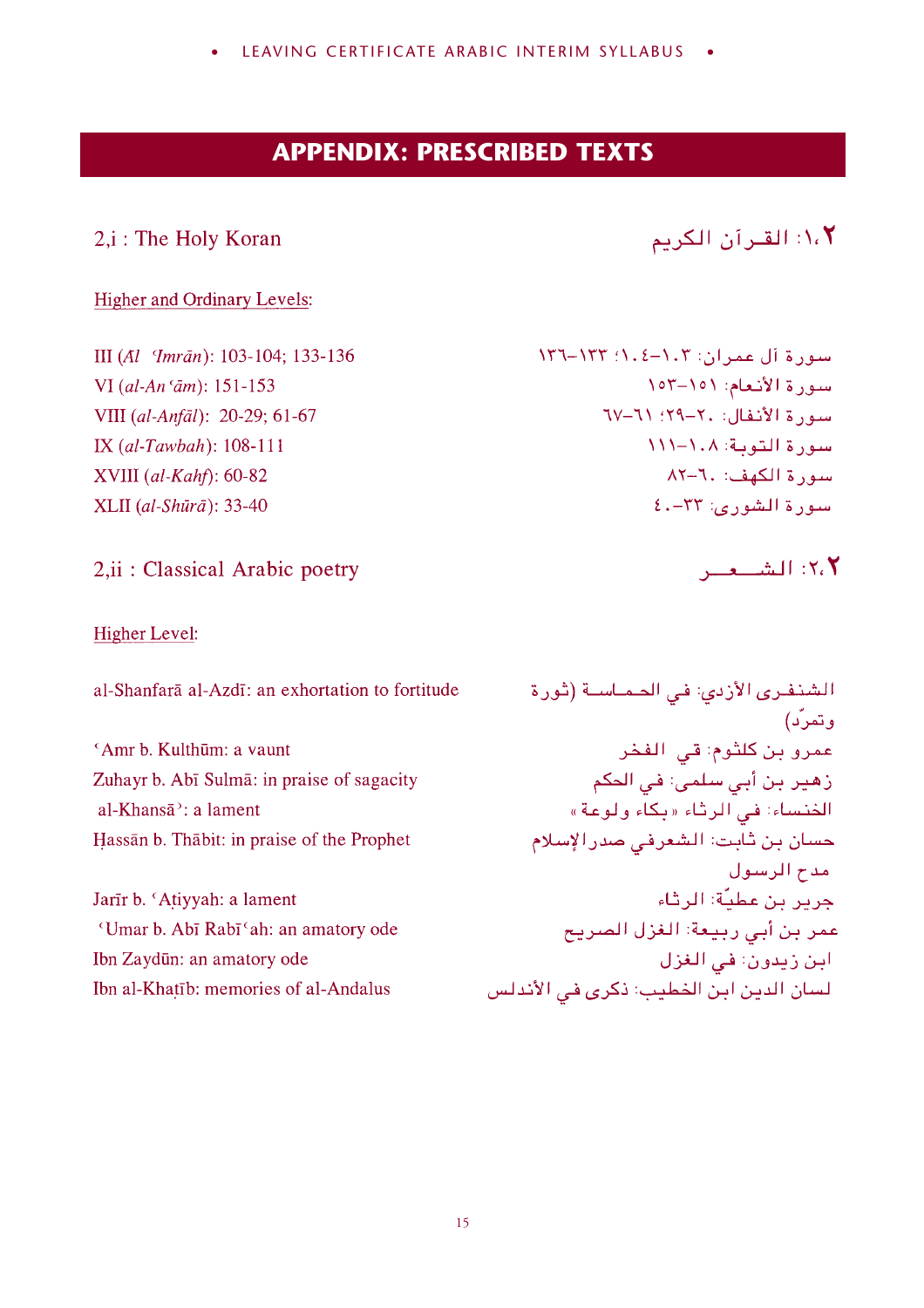#### **Ordinary Level:**

'Amr b. Kulthūm: a vaunt al-Khansā': a lament 'Umar b. Abī Rabī'ah: an amatory ode Ibn al-Khatīb: memories of al-Andalus

عمرو بن كلثوم: قي الفخر الخنساء: في الرثاء <sup>"</sup> «بكاء ولوعة » عمر بن أب*ي* ربيعة: الغزل الصريح لسان الدين ابن الخطيب: ذكرى في الاندلس

2, ii: Modern Arabic literature:

**Higher Level:** 

Taha Husayn: al-Ayyām (Part One) al-Tayyib Sālih: Urs al-Zayn

طه حسين: الأيام ( الجزء الأول) الطيب صالح: *عرس الزين* 

٢،٢: الأدب المعاصر

**Ordinary Level:** 

al-Tayyib Sālih: "Dūmat Wad Hāmid" and "Nakhlah 'alā al-jadwal" from: Dūmat Wad Hāmid: Sab 'qiṣaṣ الطيب صالح: « دومة ود حامد » و «نخلة على

الجدول » من: دومة ود حامد : سبع قصص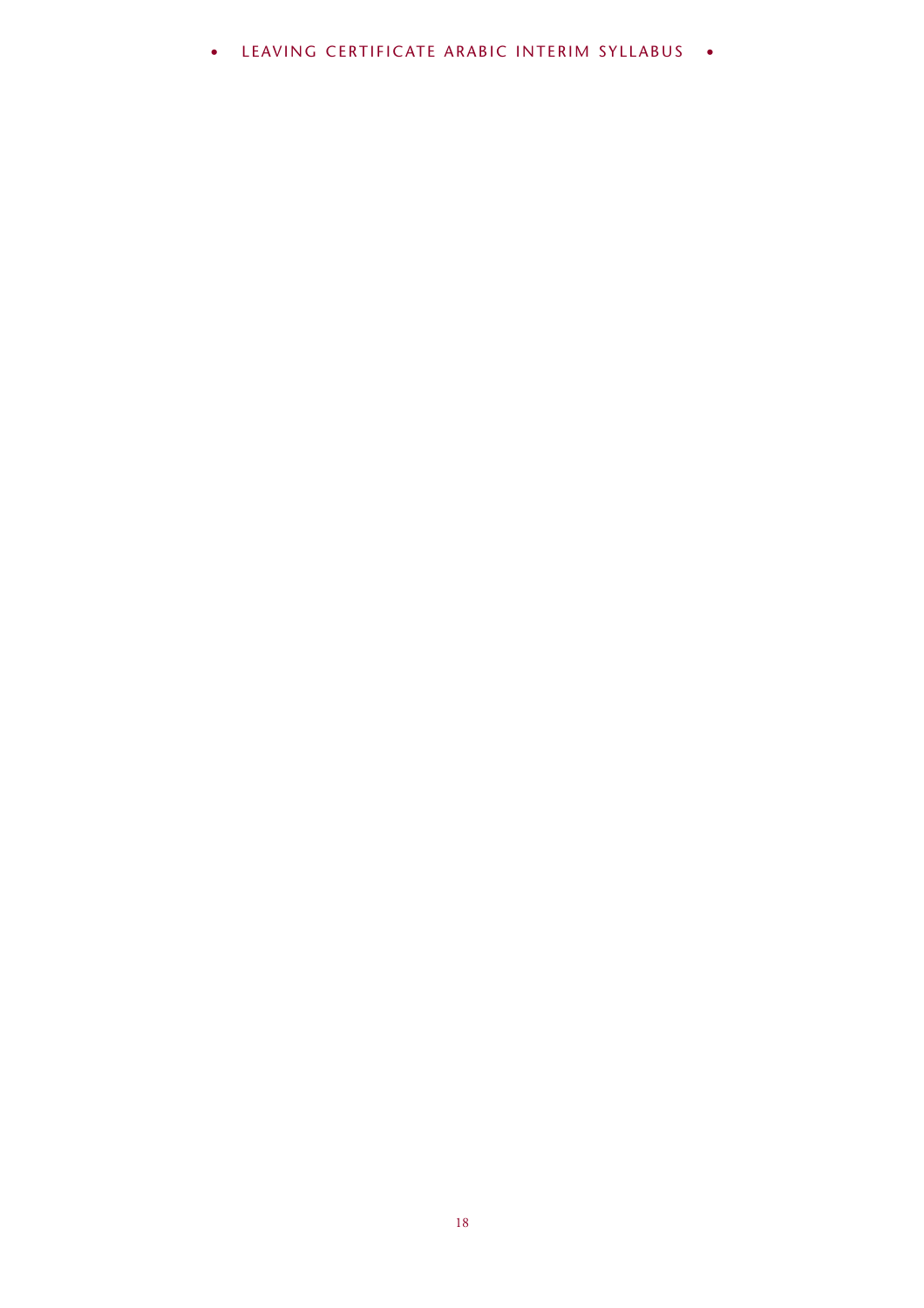

## **Procedures for drawing up National Syllabuses**

The NCCA's Course Committees for the Leaving Certificate (Established) have the following membership:

- *• Association of Secondary Teachers, Ireland*
- *Teachers' Union of Ireland*
- *• Joint Managerial Body*
- *• Association of Community and Comprehensive Schools*
- *• Subject Association*
- *• Irish Vocational Education Association*
- *• National Council for Educational Awards*
- *• Conference of Heads of Irish Universities*
- *• Department of Education and Science (Inspectorate)*
- *• State Examinations Commission.*

On the basis of a brief provided by Council, the NCCA's Course Committees prepare the syllabuses.

Recommendations of Course Committees are submitted to the Council of the NCCA for approval. The NCCA, having considered such recommendations, advises the Minister for Education and Science accordingly.

Further information may be obtained by contacting the NCCA at 24 Merrion Square, Dublin 2.